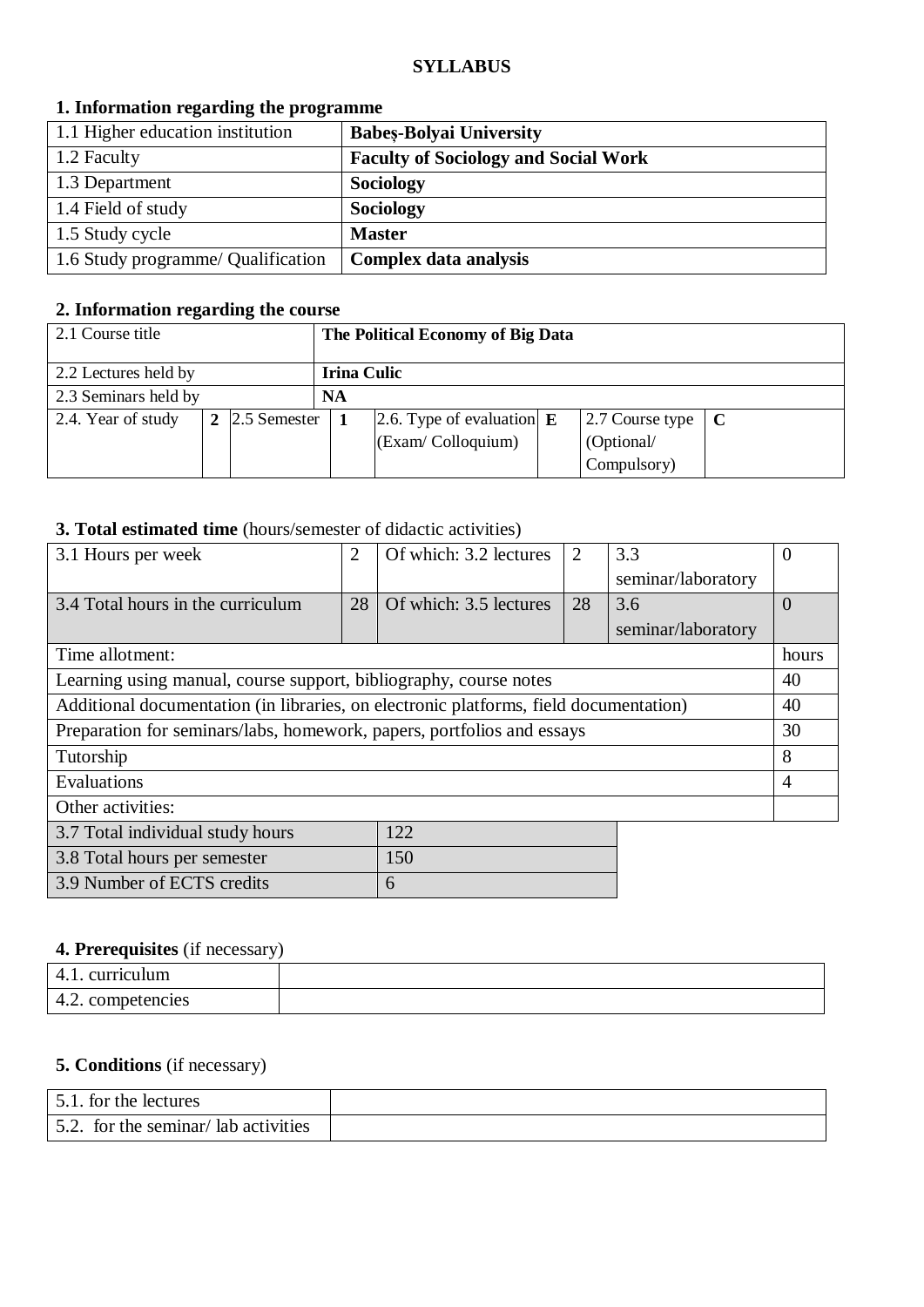# **6. Specific competencies acquired**

|                           | 0. Specific competencies acquired                                                                                                                                                                                                                        |
|---------------------------|----------------------------------------------------------------------------------------------------------------------------------------------------------------------------------------------------------------------------------------------------------|
|                           | Cognitive skills:                                                                                                                                                                                                                                        |
|                           | Understanding complex concepts associated with Big Data, such as distributed systems, predictive<br>analytics, risk.                                                                                                                                     |
|                           | Familiarizing with a series of aspects and dimenstion of social life where big data are used,<br>generate social relations, and structure the interaction and the institutions.                                                                          |
|                           | Instrumental-applicative skills:                                                                                                                                                                                                                         |
| Professional competencies | Students will know how to identify the structure and meaning of social processes shaped by big<br>data. They will understand how big data are collected, kept and used and will understand the<br>consequences of their use for contemporary capitalism. |
|                           | Atitudinal skills:                                                                                                                                                                                                                                       |
|                           | Students will be able to objectively and critically appraise social reality. They will understand the<br>importance of various types of big data and how to use them productively.                                                                       |
|                           | Capacity to approach social phenomena in an objective and critical manner through the lens of big<br>data.                                                                                                                                               |
|                           | Capacity to work autonomously and to be accountable for given tasks.                                                                                                                                                                                     |
| Transversal competencies  | Capacity to produce a report or executive summary for a research or a particular topic, using<br>various types of sources and data.                                                                                                                      |
|                           | Team-work under pressure.                                                                                                                                                                                                                                |
|                           | Complex use of data base processing to ground studies and policy recommendations.                                                                                                                                                                        |

# **7. Course Objectives** (outcome of the acquired competencies)

| 7.1 General objective of the<br>course  | At the end of the course students will have a complex understanding of<br>the way bog data structure and organize contemporary social processes.                                                                                                                                   |  |
|-----------------------------------------|------------------------------------------------------------------------------------------------------------------------------------------------------------------------------------------------------------------------------------------------------------------------------------|--|
| 7.2 Specific objective of the<br>course | Students will be able to identify modes of collection, storage, use of bog<br>data in various spaces of present social life such as education, state and<br>security, citizenship, the economic realm – finances and banks, virtual<br>space, self-generated sooperation networks. |  |

# **8. Content**

| 8.1 Lectures                                                         | Teaching methods           | Remarks |
|----------------------------------------------------------------------|----------------------------|---------|
| The concept of Big Data and its/their social history. The prehistory | • Interactive exposure     |         |
| of Big Data.                                                         | • Explanation              |         |
| Materialitaty of big data. Collection points: capture, storage,      | • Conversation             |         |
| cleaning, access, investigation, distribution, sharing, security,    | • Didactical demonstration |         |
| transfer.                                                            | • Text interpretation      |         |
|                                                                      | • Data analysis            |         |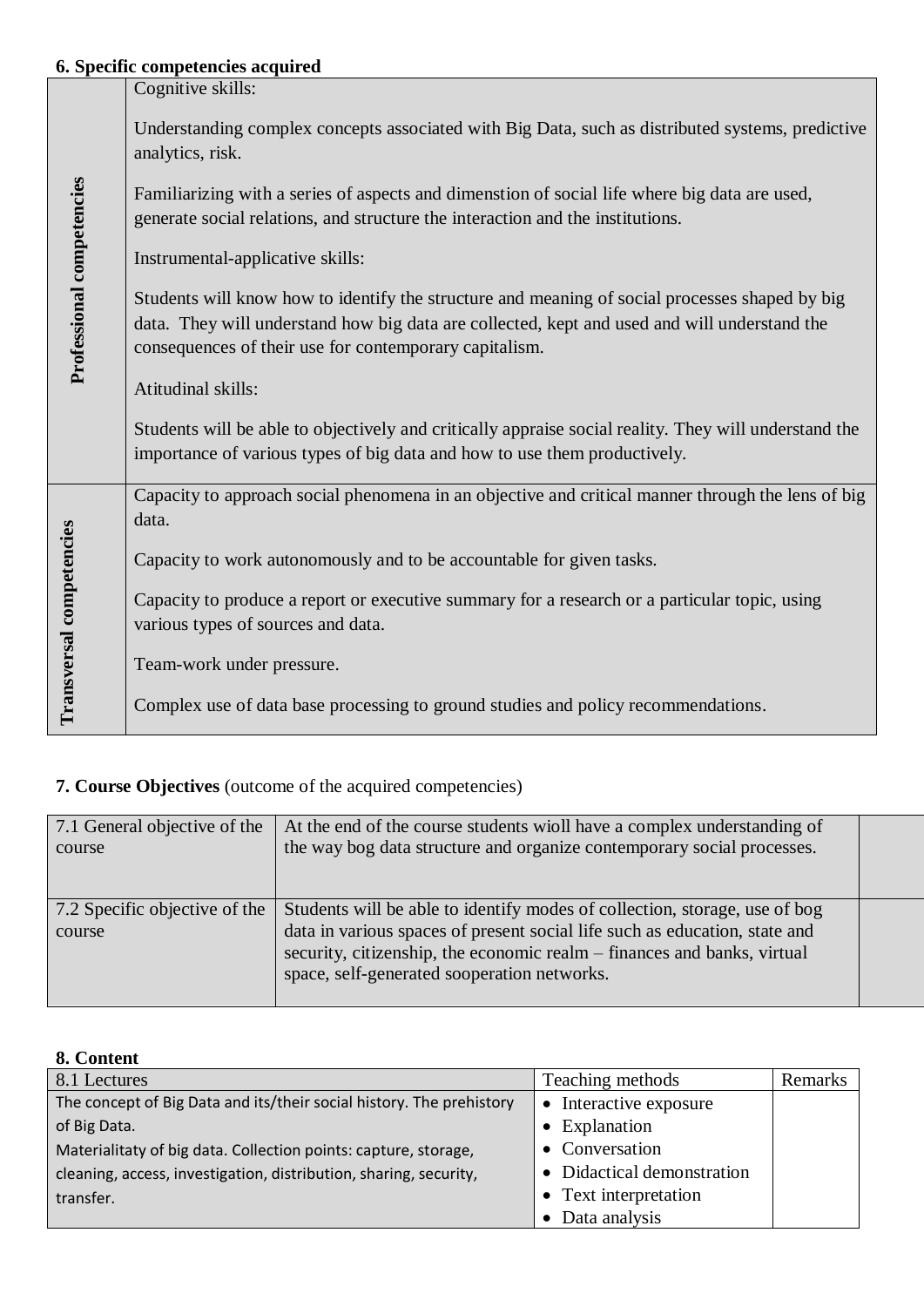| Data analytics and algorythms. From content and causal process to<br>forms and configurations. Big data as predictive analytics. From the<br>practice of knowledge to operational control, distributed system<br>and market devices. |  |
|--------------------------------------------------------------------------------------------------------------------------------------------------------------------------------------------------------------------------------------|--|
| The historical relation personal risk-automatisation-commercial<br>profit-distributed networks-technologisation. The unvertainty of<br>life equated in economic cost and corporate capitalism.                                       |  |
| Big data in economy and finance. The politics of consumer credit<br>and other financial instruments relying on big data.                                                                                                             |  |
| Bog data and the state, governance, security. The concept of risk<br>and the subversion of citizenship.                                                                                                                              |  |
| Science, knowledge, and big data. Examples from medicine,<br>biology, genetics, geography.                                                                                                                                           |  |
| Bog data and the politics of the person> internet commerce and<br>algorythmic shaping of prices, preferences, needs, information,<br>contezt, content, desire. Recording and surveillance systems.                                   |  |
| Quantification, ebaluation, classification: the contemporary<br>educational system and the effect of big data on it.                                                                                                                 |  |
| Auto-regulated distributed systems, algorythms, and diffuse<br>control points. New business models: crowdsourcing; uber; airbnb,<br>google everything.                                                                               |  |
| The future of bog data and of capitalism.                                                                                                                                                                                            |  |

#### **Bibliography**

Aradau, Claudia. "The Roma in Italy Racism as usual?" Radical Philosophy, 153 (March-April 2009)

Aradau, Claudia and Tobias Blanke. 2015. "The (Big) Data-security assemblage: Knowledge and critique". Big Data and Society. 2015: 1-12. DOI: 10.1177/2053951715609066

Beck, Ulrich. 1992. Risk Society: Towards a New Modernity. London, UK: Sage.

Beckert, Sven. 2014. Empire of Cotton, a Global History. New York: Knopf Doubleday.

Benkler, Yochai. 2006. The Wealth of Networks: How Social Production Transforms Markets and Freedom. New Haven, CT: Yale University Press.

Bijker, Wiebe, Thomas P. Hughes, and Trevor Pinch, eds. 1987. The Social Construction of Technological Systems: New Directions in the Sociology and History of Technology. Cambridge, MA: MIT Press.

Bouk, Dan. 2015. How Our Days Became Numbered: Risk and the Rise of the Statistical Individual. Chicago: University of Chicago Press.

Burrington, Ingrid. 2016. ''Why Amazon's Data Centers Are Hidden in Spy Country.'' The Atlantic. Accessed April 19, 2016. http://www.theatlantic.com/technology/archive/2016/01/amazon-web-services-data-center/423147/.

Callon, Michel, and Bruno Latour. 1981. ''Unscrewing the Big Leviathan: How Actors Macro-structure Reality and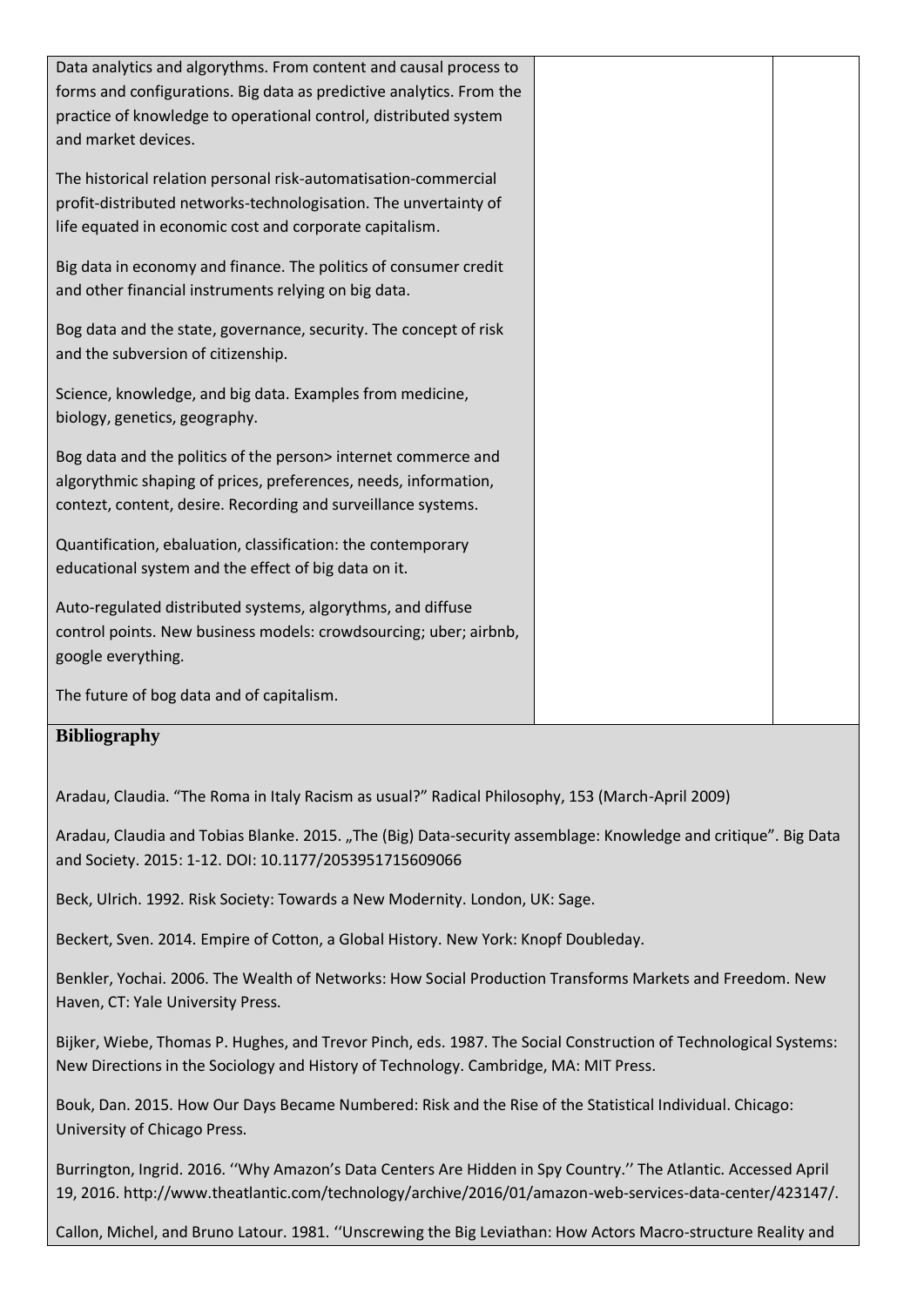How Sociologists Help Them to Do so.'' In Advances in Social Theory and Methodology, edited by Karin D. Knorr-Cetina and Aaron Cicourel, 277-303. Boston, MA: Routledge & Kegan Paul.

Daston, Lorraine. 1988. Classical Probability in the Enlightenment. Princeton, NJ: Princeton University Press.

De Certeau, Michel. 1988. The Practice of Everyday Life. Berkeley: University of California Press.

Dow Schull, Natasha. 2014. Addiction by Design: Machine Gambling in Las Vegas. Princeton, NJ: Princeton University Press.

Edwards, Paul. 1997. The Closed World. Cambridge, MA: MIT Press.

Ensmenger, Nathan. 2015. The Environmental History of Computing. Albuquerque, NM: SIGIS Workshop.

Federal Trade Commission. 2016. Big Data: A Tool for Inclusion or Exclusion? Washington, DC: Federal Trade Commission.

Foucault, Michel. 2010. The Birth of Biopolitics: Lectures at the Colle`ge de France, 1978-1979. New York: Picador.

Gigerenzer, Gerd, Zeno Swijtink, Theodore Porter, Lorraine Daston, John Beatty, and Lorenz Kruger, eds. 1989. The Empire of Chance: How Probability Changed Science and Everyday Life. New York: Cambridge University Press.

Grosman, Jeremy. 2016. ''What Happens to the Data in 'Big Data'?'' FNRS Belgium, Winter School: New Practices of Quantification. Accessed April 19, 2016.

http://www.dasts.dk/wp-content/uploads/2015/12/winter\_school\_call.pdf.

Hoang, Kimberly Kay. 2015. Dealing in Desire: Asian Ascendancy, Western Decline, and the Hidden Currencies of Global Sex Work. Berkeley: University of California Press.

Hounshell, Eric, and Daniel Midena. 2013. Historicizing Big Data. Berlin, Germany: Max Planck Institute for the History of Science. https://www.mpiwg-berlin.mpg.de/Preprints/P462.PDF.

Howard, Philip N. 2015. Pax Technica: How the Internet of Things May Set us Free or Lock us up. New Haven, CT: Yale University Press.

Hughes, Thomas Parke. 1983. Networks of Power: Electrification in Western Society, 1880-1930. Baltimore, MD: The Johns Hopkins University Press.

Hyman, Louis. 2011. Debtor Nation: The History of America in Red Ink. Princeton, NJ: Princeton University Press.

IBM. 2010. ''University of Ontario Institute of Technology: Levaraging Key Data to Provide Proactive Patient Care.'' Let's Build a Smarter Planet.

http://www.ibmbigdatahub.com/sites/default/files/document/ODC03157USEN.PDF.

Illouz, Eva. 2007. Cold Intimacies: The Making of Emotional Capitalism. Malden, MA: Polity.

Jones, Matt. 2014. History of Data, Data in History. New York: Hayman Center for the Humanities, Columbia University.

Koponen, Jarno M. 2014. ''Your Algorithmic Self Meets Super-intelligent AI.'' Techcrunch.com. http://techcrunch.com/2015/12/14/your-algorithmic-self-meets-super-intelligent-ai/.

Latour, Bruno. 1987b. Science in Action: How to Follow Scientists and Engineers through Society. Cambridge, MA: Harvard University Press.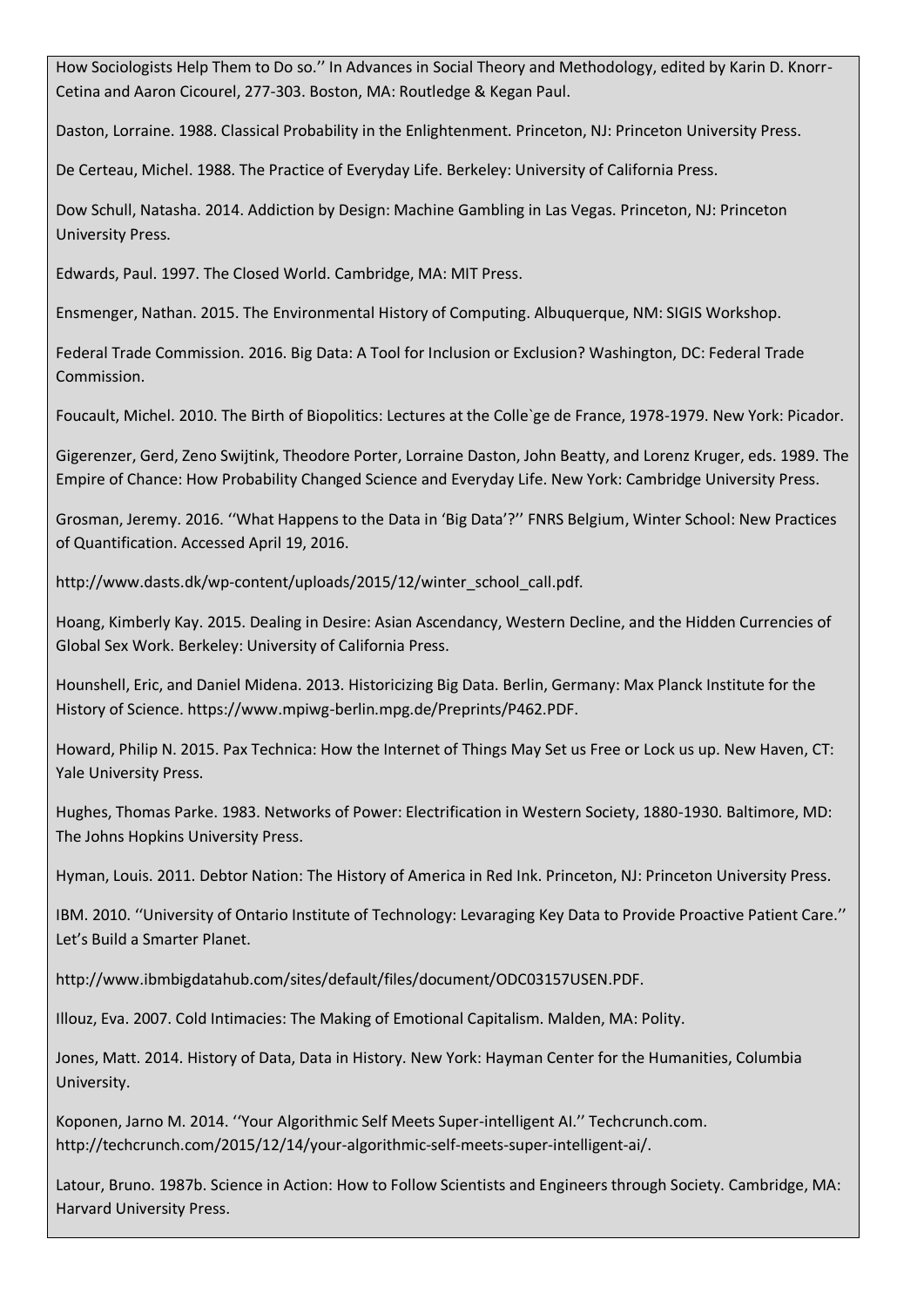Latour, Bruno. 1999. ''For David Bloor . . . and Beyond: A Reply to David Bloor's 'Anti-Latour.''' Studies in the History and Philosophy of Science 30 (1): 113-29.

Latour, Bruno, and Steve Woolgar. (1979) 1986. Laboratory Life: The Construction of Scientific Facts. Princeton, NJ: Princeton University Press.

Lecuyer, Christophe, and David C. Brock. 2010. Makers of the Microchip: A Documentary History of Fairchild Semiconductor. Cambridge, MA: The MIT Press.

Levy, Jonathan. 2012. Freaks of Fortune: The Emerging World of Capitalism and Risk in America. Cambridge, MA: Harvard University Press.

Lewis, Michael. 2010. The Big Short: Inside the Doomsday Machine. New York: W. W. Norton.

MacKenzie, D. 2011. ''The Credit Crisis as a Problem in the Sociology of Knowledge.'' American Journal of Sociology 116 (6): 1778-841.

Mayer-Schonberger, Victor, and Kenneth Cukier. 2013. Big Data, A Revolution That Will Transform How We Live, Work, and Think. Boston, MA: Houghton Mifflin Harcourt.

Mirowski, Philip, and Esther-Mirjam Sent. 2002. Science Bought and Sold, Essays in the Economics of Science. Chicago: University of Chicago Press.

Noble, David. 1979. America by Design: Science, Technology, and the Rise of Corporate Capitalism. New York: Oxford University Press.

Ott, Julia C. 2011. When Wall Street Met Main Street, The Quest for an Investors' Democracy. Cambridge, MA: Harvard University Press.

Pasquale, Frank, Caitlin Petre, and Valerie Belair-Gagnon. 2016. Unlocking the Black Box. New Haven, CT: Yale Law School, Information Society Project.

Pickering, Andrew, ed. 1992. Science as Practice and Culture. Chicago: The University of Chicago Press.

Pinch, Trevor J., and Wiebe E. Bijker. 1984. ''The Social Construction of Facts and Artefacts: Or How the Sociology of Science and the Sociology of Technology Might Benefit Each Other.'' Social Studies of Science 14 (3): 399-441.

Poon, Martha. 2009. ''From New Deal Institutions to Capital Markets: Commercial Consumer Risk Scores and the Making of Subprime Mortgage Finance.'' Accounting, Organization and Society 34 (5): 654-74.

Poon, Martha. 2014. ''For Financial Certainty, Try Machine Gambling.'' Journal of Cultural Economy 7 (4): 516-23.

Poon, Martha, and Robert Wosnitzer. 2012. ''Liquidating Corporate America: How Financial Leverage Has Changed the Fundamental Nature of What Is Valuable.'' Journal of Cultural Economy 5 (2): 247-55.

Popp Berman, Elizabeth. 2012. Creating the Market University: How Academic Science Became an Economic Engine. Princeton, NJ: Princeton University Press.

Porter, Theodore. 1988. The Rise of Statistical Thinking: 1820-1900. Princeton, NJ: Princeton University Press.

Porter, Theodore. 1995. Trust in Numbers: The Pursuit of Objectivity in Science and Public Life. Princeton, NJ: Princeton University Press.

Reardon, Jenny. 2013. ''On the Emergence of Science and Justice.'' Science, Technology,

& Human Values 38 (2): 176-200.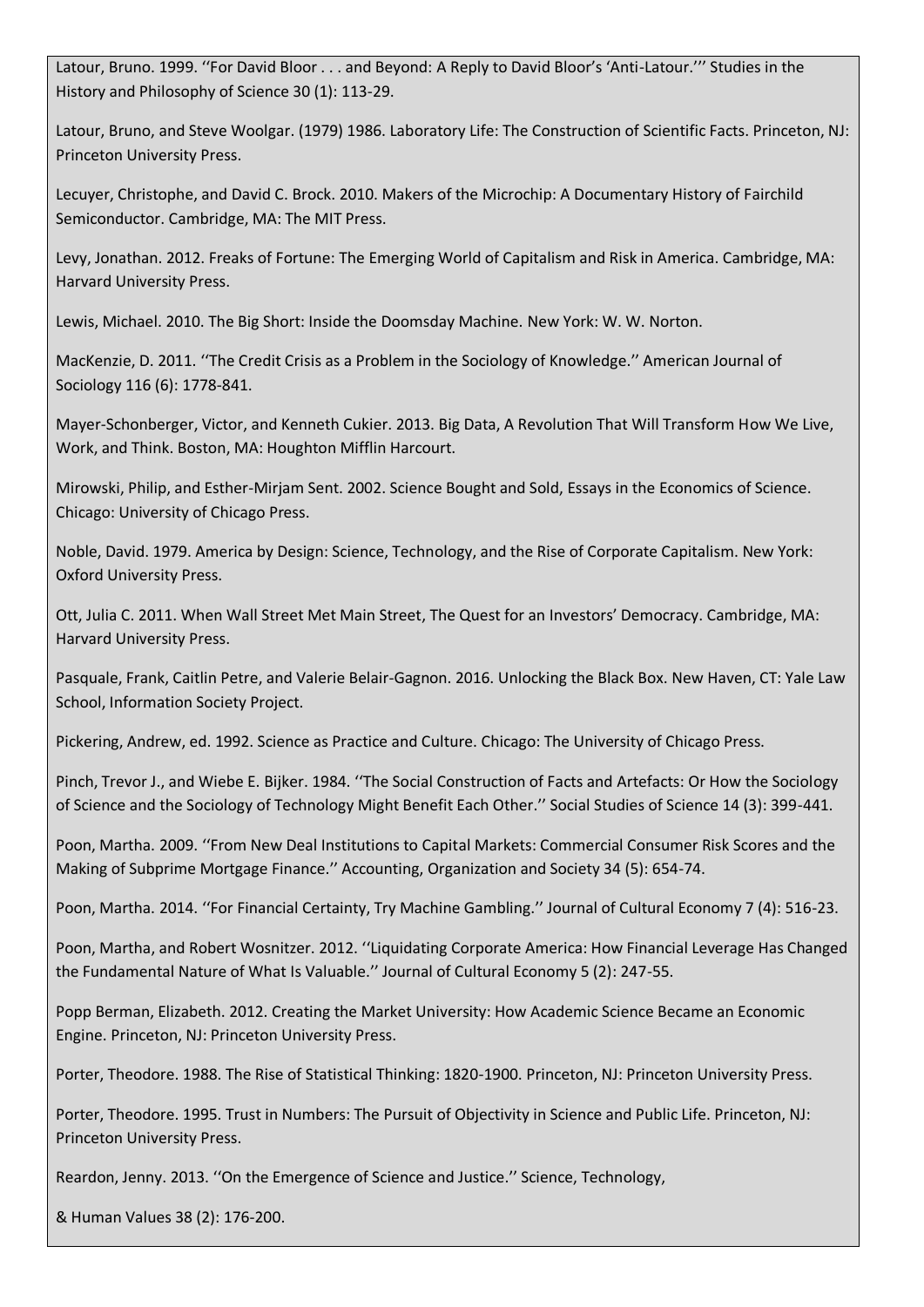Riordan, Michael, and Lillian Hoddeson. 1998. Crystal Fire: The Birth of the Information Age. New York: W. W. Norton.

Russell Hochschild, Arlie. 1985. The Managed Heart: Commercialization of Human Feeling. Berkeley: University of California Press.

Sandage, Scott A. 2005. Born Losers: A History of Failure in America. Cambridge, MA: Harvard University Press.

Schuessler, Jennifer. 2013. ''In History Departments, It's Up with Capitalism.'' New York Times, April 7, 2013, p. A1.

Shein, Esther. 2012. ''Data Analytics Driving Medical Breakthroughs, Big Data Saves Lives.'' Computerworld. [http://www.computerw](http://www.computer/)orld.com/article/2502520/healthcare-it/data-analytics-driving-medicalbreakthroughs.html?page¼4.

Jacob Silverman. 2014. "The Crowdsourcing Scam. Why do you deceive yourself?". The Baffler 26. http://thebaffler.com/salvos/crowdsourcing-scam

Soderberg, Johan. 2008. Hacking Capitalism: The Free and Open Software Movement. New York: Routledge.

Tett, Gillian. 2009. Fool's Gold: How the Bold Dream of a Small Tribe at J.P. Morgan Was Corrupted by Wall Street Greed and Unleashed a Catastrophe. New York: Free Press.

Thompson, Morton. 1949. The Cry and the Covenant. Garden City, NY: Doubleday. Valentino-DeVries, Jennifer, Jeremy Singer-Vine, and Ashkan Soltani. 2012.

''Websites Vary Prices, Deals Based on Users' Information.'' The Wall Street Journal.. http://www.wsj.com/articles/SB10001424127887323777204578189391813881534.

Yates, JoAnne. 1989. Control through Communication: The Rise of System in American Management. Baltimore, MD: Johns Hopkins University Press.

Yates, JoAnne. 2005. Structuring the Information Age: Life Insurance and Technology in the Twentieth Century. Baltimore, MD: Johns Hopkins University Press.

Zelizer, Viviana A. 1994. The Social Meaning of Money: Pin Money, Paychecks, Poor Relief & Other Currencies. New York: Basic Books.

Zittrain, Jonathan. 2009. The Future of the Internet–And How to Stop It. New Haven, CT: Yale University Press.

Zuboff, Shoshana. 2016. ''Google as a Fortune Teller: The Secrets of Surveillance Capitalism.'' F.A.Z. Feuilleton. Accessed May 4, 2016. http://www.faz.net/aktuell/feuilleton/debatten/the-digital-debate/shoshana-zuboffsecrets-of-surveillance-capitalism-14103616.html

| 8.2 Seminars / laboratories NA | Teaching methods | <b>Remarks</b> |
|--------------------------------|------------------|----------------|
|                                |                  |                |

### **9. Corroborating the content of the discipline with the expectations of the epistemic community, professional associations and representative employers within the field of the program**

Students will be able to use productively and critically the understanding and cognitive, epistemological and practical content acquired in this course in various professional environments such as advanced research institutes, corporations and firms using modern technology and data collection and recording, local and central administration of the state, educational, medical, economic institutions.